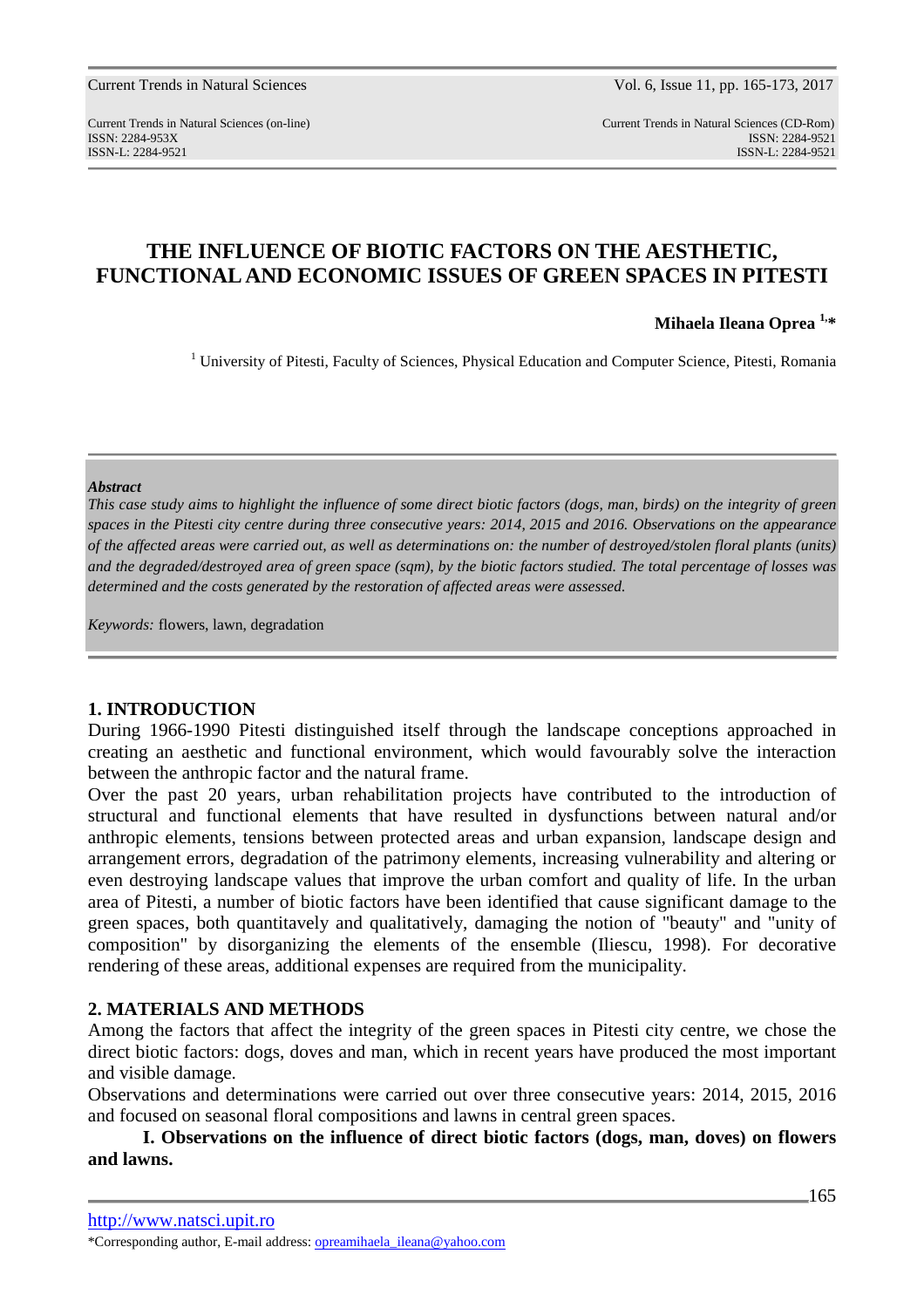Current Trends in Natural Sciences (on-line) Current Trends in Natural Sciences (CD-Rom) ISSN: 2284-953XISSN: 2284-9521 ISSN-L: 2284-9521 ISSN-L: 2284-9521

# **A) Damage caused by community dogs**

 Until 2015, when *Animal Welfare, Missing or Abandoned Animals and Animal Waste Management Service,* a department of SPEP (*Local Council Housing)* Piteşti (http://www.primariapitesti.ro, Annex to HCL 351/22.09.2011) started to work, the stray dogs used to dig holes into the green spaces, scatter the planted flowers, threaten the germination of the lawn, affecting the decorative features of floral plants and lawns (Figure 1).



*Figure 1. Aspects of damage caused by community dogs* 

## **B) Damage caused by doves**

Wild doves have been living more and more around people lately, and high buildings in heavily urbanized areas have become a real shelter for them. Among the population has become commonplace a habit of providing them permanently with solid food (grains), food scraps, in public places, in order to attract them to children. This has contributed to the radical change in the natural instincts of these birds, which normally feed on seeds, tree or shrub insects, more recently preferring lawn and floral plants. Following the attacks of these birds, whole lawn areas were degraded and the flowers of the floral beds, circles, arrangements, planters, etc. were devoured entirely (Figure 2). In addition, the fact that these doves can not be controlled from a health point of view is a source of disease spreading through scattered excrements.



*Figure 2. Aspects of damage caused by doves*

## **C) Damage caused by man**

 Human communities produce a series of actions with unfavorable impact on the image of green spaces (Mănescu, 2010), as shown also in Figure 3.

negligent actions such as the storage of rubbish and debris in various places not intended for this purpose; postponing repairs to hot or cold water networks that lead to water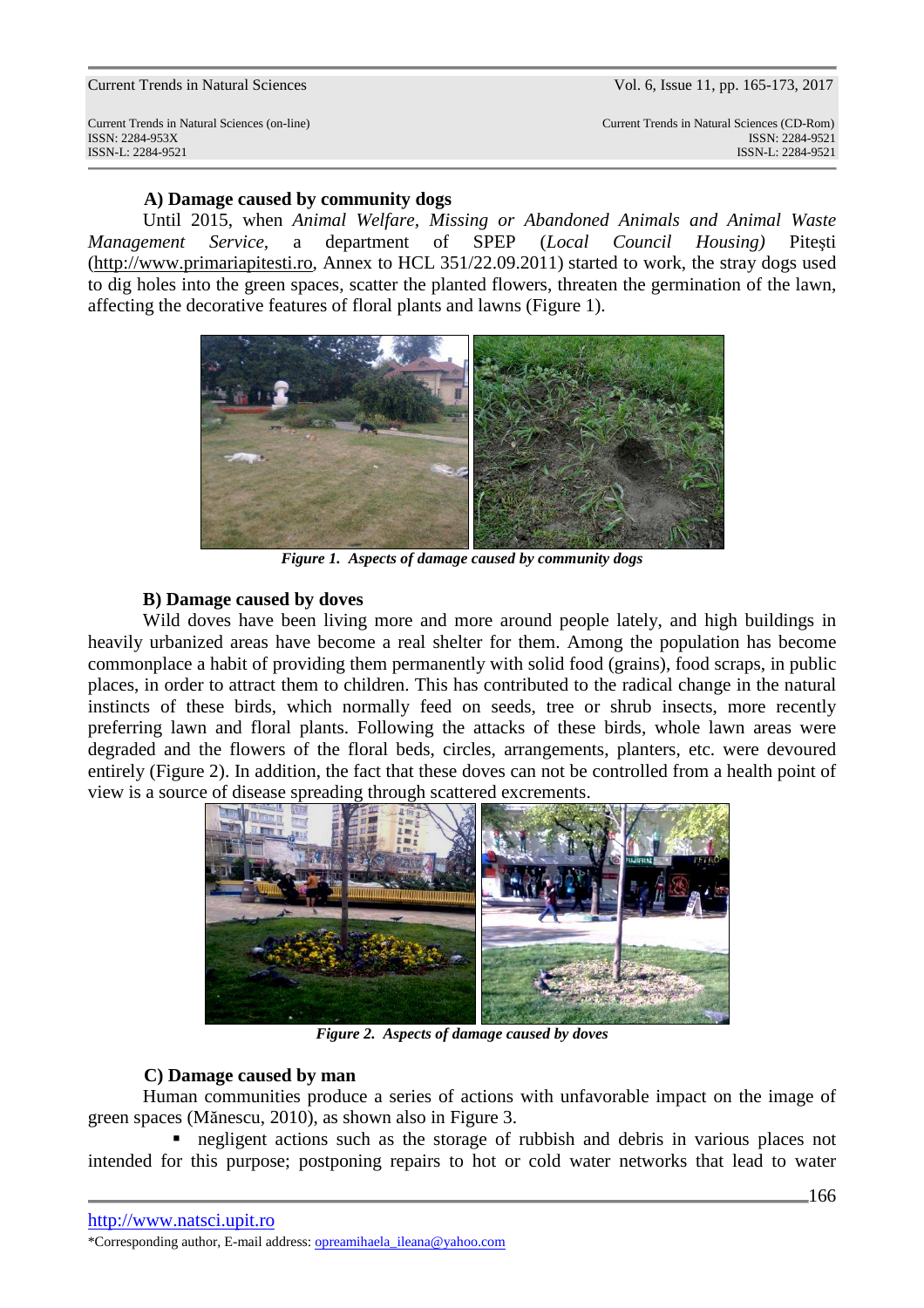Current Trends in Natural Sciences (on-line) Current Trends in Natural Sciences (CD-Rom) ISSN: 2284-953XISSN: 2284-9521 ISSN-L: 2284-9521 ISSN-L: 2284-9521

spillage and implicitly to the degradation or destruction of vegetation in these places; washing cars near green spaces; throwing detergents or other toxic substances over flowers or lawns, damaging floral plants and decorative accessories (decorative pots, planters) on the occasion of artistic cultural events organized by the municipality;

 stealing planted floral material from decorative pots, planters, flower circles, arrangements or other floral compositions;

damage caused by green spaces regeneration projects, made on non-reimbursable

funds;



*Figure 3. Aspects of damage caused by man* 

# **II. Determinations of damage caused by direct biotic factors (dogs, man, doves) on flowers and lawns.**

Determinations have been carried out on: the number of destroyed/stolen floral plants; the degraded lawn surface; percentage estimation of total losses (%) and evaluation of costs generated by the replacement or restoration of affected areas.

# **3. RESULTS AND DISCUSSIONS**

 A. The results obtained, expressed in the number of floral plants destroyed/stolen by the studied biotic factors (dogs, doves, man), are centralized in Table 1.

The recorded data indicate that most of the flowers were destroyed by community dogs in 2014 (7500 units), representing 15% of the total number of flowers planted in the floral compositions of the city center (50000 units). In 2015 and 2016, the destructive action of community dogs was diminished (6000 units in 2015 and 1980 units in 2016) due to the intervention of the *Missing Animals Management Service* set up in 2015. However, there is a worrying increase in the damage caused by doves, from 2500 units in 2013 to 4000 units in 2014, because no action has been taken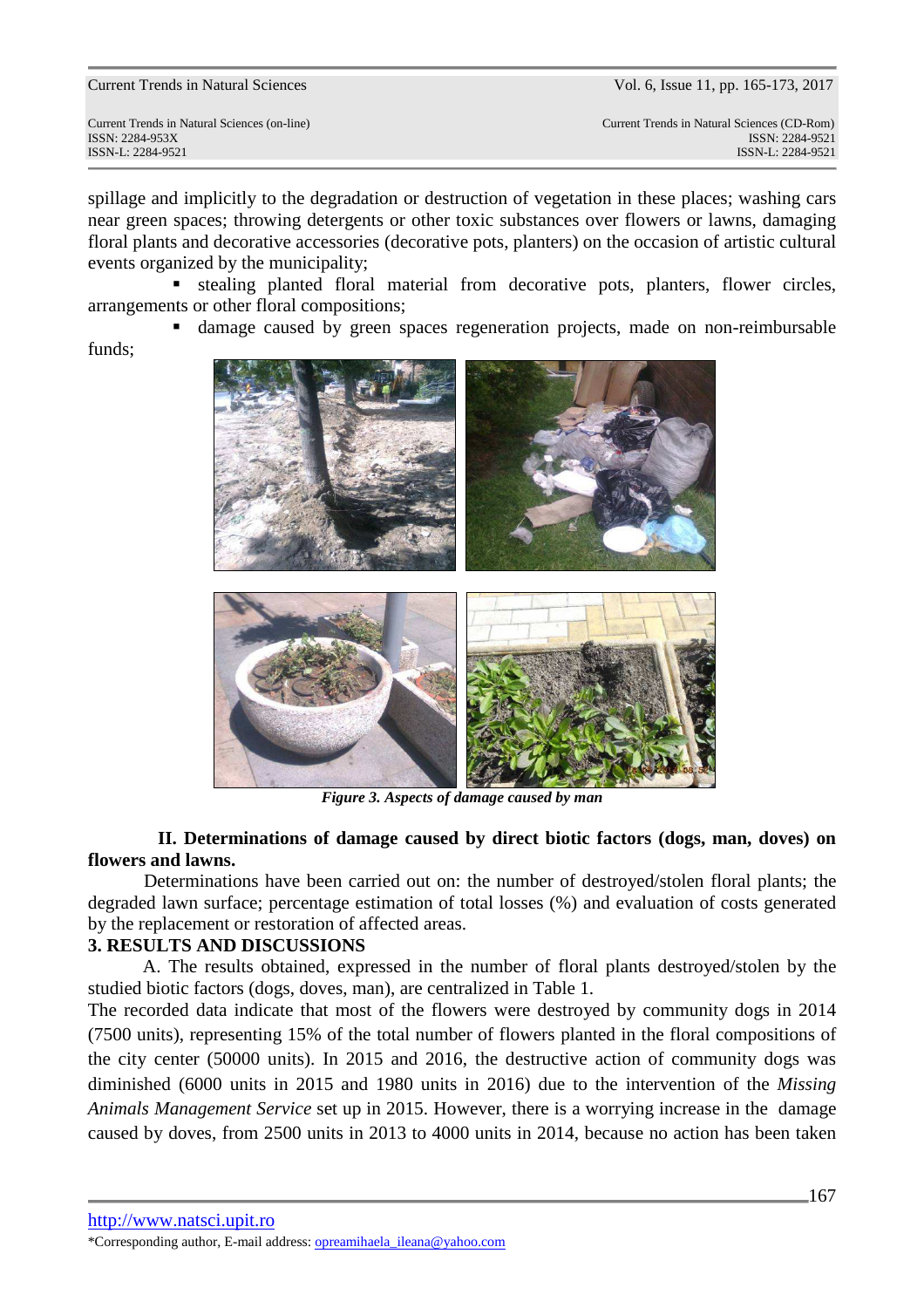in this regard. Also, human actions (damage/theft) tend to grow from 1173 unitss in 2014 to 1320 units in 2016.

*Table 1. Record of floral plants, expressed in units, destroyed or stolen by the biotic factors studied in the three year observation* 

| <b>FACTORS</b> | <b>DOGS</b>                       | <b>DOVES</b>                      | <b>MAN</b>                        | <b>TOTAL</b><br><b>DAMAGE</b> |
|----------------|-----------------------------------|-----------------------------------|-----------------------------------|-------------------------------|
| <b>YEAR</b>    | <b>Destroyed flowers</b><br>units | <b>Destroyed flowers</b><br>units | Destroyed/stolen flowers<br>units | <b>Flowers</b><br>units       |
| 2014           | 7500                              | 2500                              | 1173                              | 11173                         |
| 2015           | 6000                              | 3600                              | 1277                              | 10877                         |
| 2016           | 1980                              | 4000                              | 1320                              | 7300                          |

 The evolution of the percentage of plants destroyed (%) by the observed factors (dogs, man, doves) in the three years of observations is graphically represented in Figure 4.



*Figure 4. The evolution of the percentage of destroyed plants (%) under the influence of the biotic factors studied in the three years of observations* 

The percent estimation (%) of the total losses of floral plants following the action of the three studied factors in the three years of observations is shown in Figure 5.



*Figure 5. Percentage estimate (%) of total flower loss under the factors studied in the three years of observations*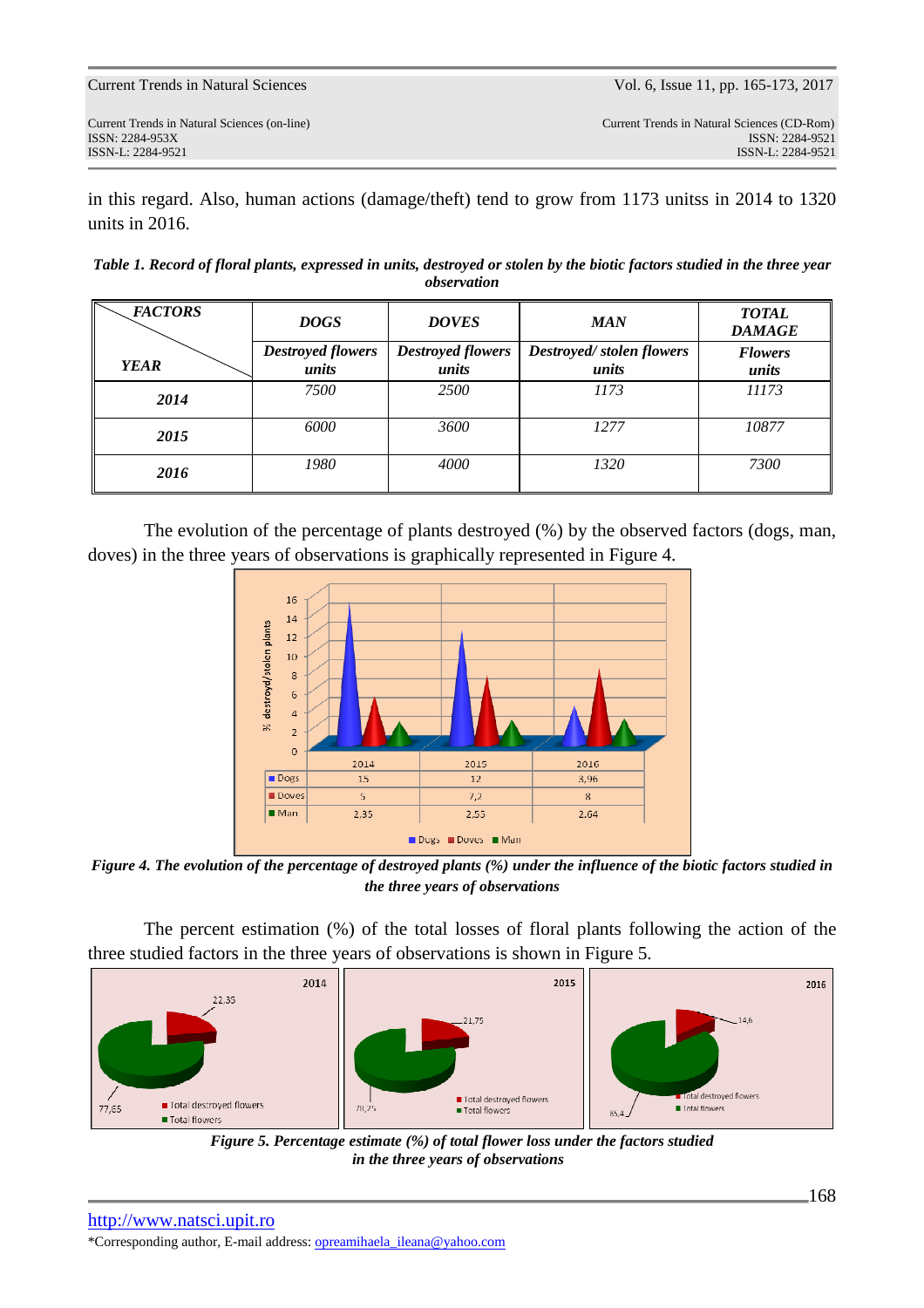| <b>Current Trends in Natural Sciences</b> |  |  |  |
|-------------------------------------------|--|--|--|
|-------------------------------------------|--|--|--|

B. Results obtained, expressed in sqm of degraded/destroyed lawn surface, under the action of the studied factors (dogs, man, doves) are centralized in Table 2.

| <b>FACTORS</b> | <b>DOGS</b>                   | <b>DOVES</b>     | <b>MAN</b>                      | <b>TOTAL</b><br><b>DAMAGE</b> |
|----------------|-------------------------------|------------------|---------------------------------|-------------------------------|
| <b>YEAR</b>    | Green space<br>m <sup>2</sup> | Green space<br>m | Green space<br>$\boldsymbol{m}$ | Green space<br>т              |
| 2014           | 5000                          | 2000             | 10000                           | 17000                         |
| 2015           | 3500                          | 2500             | 20000                           | 26000                         |
| 2016           | 1000                          | 3000             | 20000                           | 24000                         |

*Table 2. The evidence of degraded/destroyed green space (sqm) by biotic factors studied* 

The results highlight the destructive action of the human factor on the lawns in the green spaces of general use during the development of urban regeneration projects. In 2015, the largest lawn area of 26000 square meters was destroyed, accounting for 26% of the total green area for the public, in the central area of the city. As in the case of floral compositions, there is an increase in the degraded lawn surface due to dove action, from 2000 sqm in 2014 to 3000 sqm in 2016 and a decrease in the damage caused to lawns by community dogs, from 5000 sqm in the 2013 to 1000 sqm in 2016, due to the measures taken in this respect by city hall representatives.

 The percentage variation (%) of the degraded/destroyed lawn surface by the three observed factors (dogs, man, doves) in the three years of observations is graphically represented in Figure 5.



*Figure 5. Percentage variation (%) of the lawn area destroyed/degraded by the biotic factors studiedd in the three years of observations* 

 The percentage estimate (%) of total damage to lawns caused by direct biotic factors (dogs, man, pigeons) is shown in Figure 6, for the three years observation.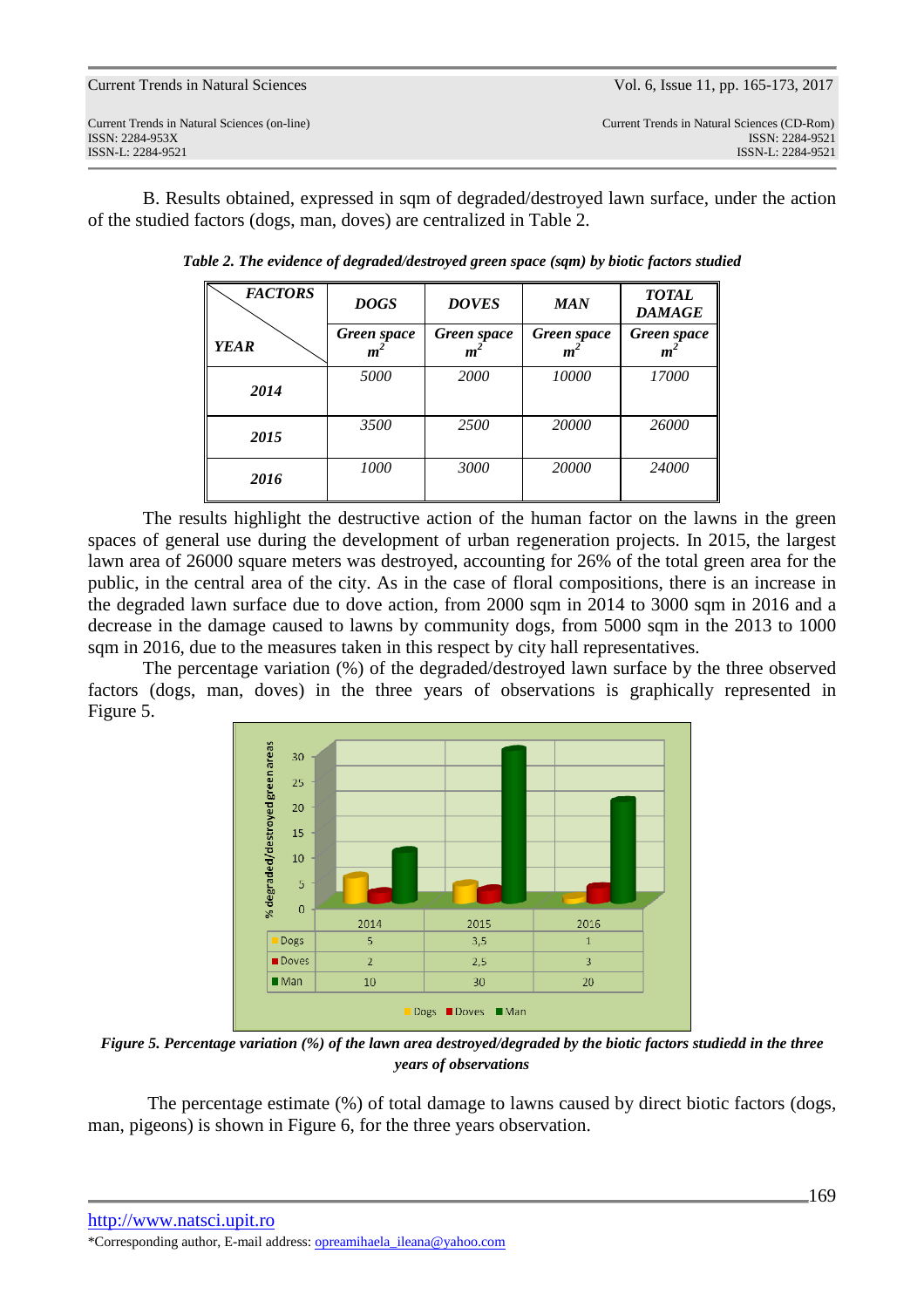ISSN: 2284-953XISSN: 2284-9521

Current Trends in Natural Sciences (CD-Rom)<br>ISSN: 2284-9521 ISSN-L: 2284-9521 ISSN-L: 2284-9521



*Figure 6. The percentage estimate (%) of total damage to the lawn by the biotic factors studied in the three years of observations*

The costs of replacing or restoring affected areas caused by the factors studied in the three years of observations result from attached Estimate Works (Tabel 3-Tabel 8).

| <b>Item</b><br>no | Work name                                                          | U/M              | <b>COST</b> | <b>QUANT</b> | Labor cost<br>(lei) |
|-------------------|--------------------------------------------------------------------|------------------|-------------|--------------|---------------------|
|                   | Preparing the soil                                                 | $10 \text{ sqm}$ | 19.704      | 45           | 886.68              |
| 2                 | Fine grinding of the<br>soil                                       | $10 \text{ sqm}$ | 7.04        | 45           | 316.80              |
| 3                 | Finishing after<br>leveling                                        | sqm              | 1.182       | 450          | 531.90              |
| $\overline{4}$    | Flower planting                                                    | 100<br>units     | 33.436      | 111.73       | 3735.81             |
| 5                 | <b>Total</b> labor costs                                           | 5471.19          |             |              |                     |
| 6                 | Total flower costs $(1,2 \text{ lei/unit } x \text{ 11173 units})$ |                  |             |              | 13407.6             |

*Table 3. Estimate Works for replacing the destroyed/stolen flowers – 2014* 

| Table 4. Estimate Works for replacing the destroyed/stolen flowers - 2015 |  |  |  |
|---------------------------------------------------------------------------|--|--|--|
|                                                                           |  |  |  |

| <b>Item</b><br>no | Work name                                       | U/M              | <b>COST</b> | <b>QUANT</b> | Labor cost<br>(Iei) |
|-------------------|-------------------------------------------------|------------------|-------------|--------------|---------------------|
|                   | Preparing the soil                              | $10 \text{ sqm}$ | 19.704      | 43.5         | 857.13              |
| 2                 | Fine grinding of the<br>soil                    | $10 \text{ sqm}$ | 7.04        | 43.5         | 306.24              |
| 3                 | Finishing after<br>leveling                     | sqm              | 1.182       | 435          | 514.17              |
| $\overline{4}$    | Flower planting                                 | 100<br>units     | 33.436      | 111.73       | 3636.84             |
| 5                 | <b>Total</b> labor costs                        | 53114.38         |             |              |                     |
| 6                 | Total flower costs (1,2 lei/unit x 10877 units) | 13052.40         |             |              |                     |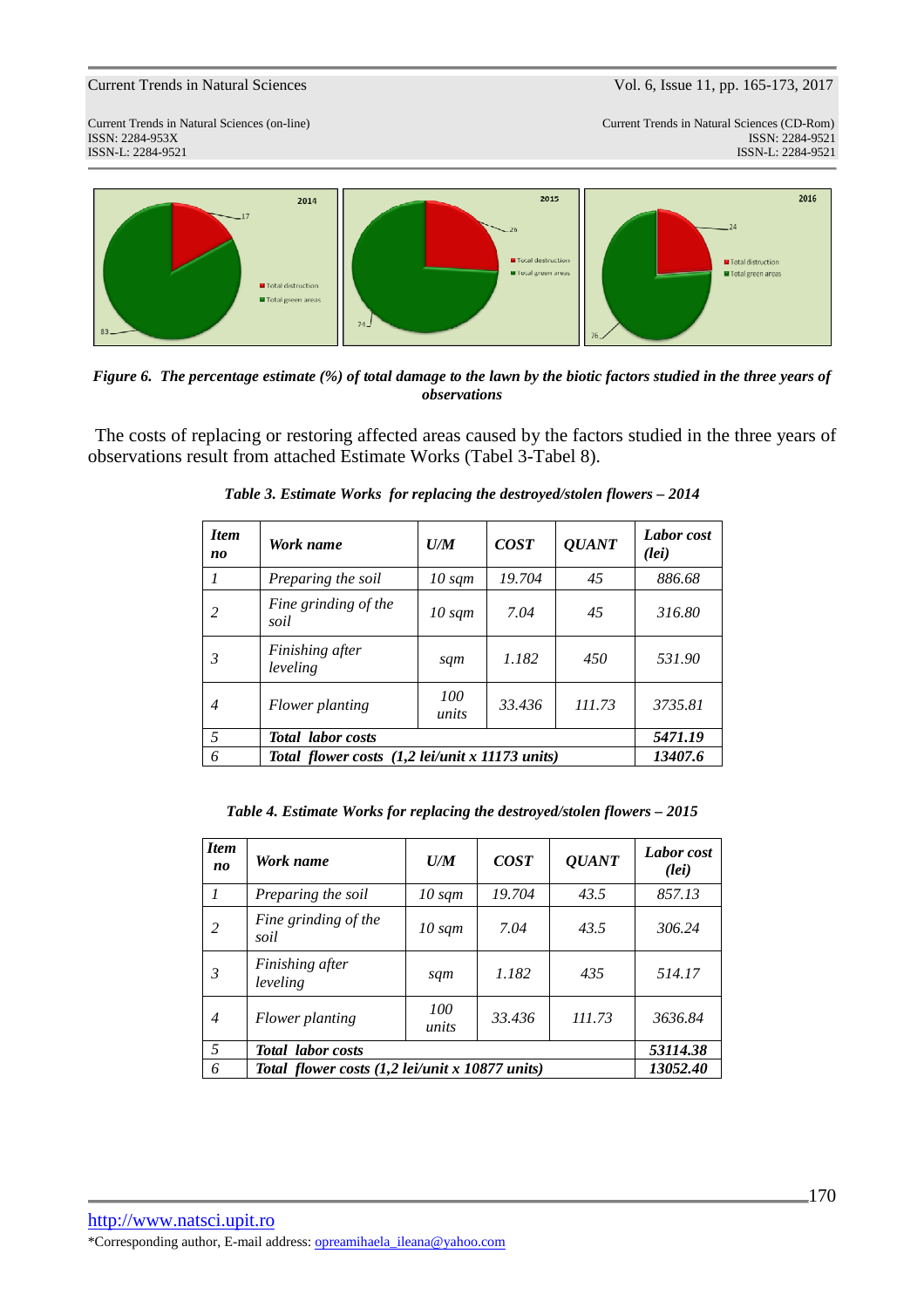Current Trends in Natural Sciences (on-line) Current Trends in Natural Sciences (CD-Rom) ISSN: 2284-953XISSN: 2284-9521 External Sciences (on-line)<br>
ISSN: 2284-953X<br>
ISSN-L: 2284-9521<br>
ISSN-L: 2284-9521<br>
ISSN-L: 2284-9521<br>
ISSN-L: 2284-9521

| <b>Item</b><br>no | Work name                                      | U/M               | <b>COST</b> | <b>QUANT</b> | Labor cost<br>(lei) |
|-------------------|------------------------------------------------|-------------------|-------------|--------------|---------------------|
|                   | Preparing the soil<br>for planting flowers     | $10 \, \text{mp}$ | 19.704      | 29.2         | 575.36              |
| 2                 | Fine grinding of the<br>soil                   | $10 \, \text{mp}$ | 7.04        | 29.2         | 205.56              |
| 3                 | Finishing after<br>leveling                    | mp                | 1.182       | 292          | 345.15              |
| 4                 | Flower planting                                | 100<br>buc        | 33.436      | 108.77       | 2440.82             |
| 5                 | <b>Total</b> labor costs                       | 3566.89           |             |              |                     |
| 6                 | Total flower costs (1,2 lei/unit x 7300 units) | 8760              |             |              |                     |

*Table 5. Estimate Works for replacing the destroyed/stolen flowers – 2016* 

*Table 6. Estimate Works for restoring the destroyed/degraded lawn – 2014* 

| <b>Item</b><br>no | Work name                                               | U/M        | <b>COST</b> | <b>QUANT</b> | Labor cost<br>$(\ell e \mathbf{i})$ |
|-------------------|---------------------------------------------------------|------------|-------------|--------------|-------------------------------------|
|                   | Preparing the soil                                      | 10<br>sqm  | 19.704      | 1700         | 33496.80                            |
| 2                 | Fine grinding of the<br>soil                            | 10<br>sqm  | 7.04        | 1700         | 11968                               |
| $\mathcal{E}$     | Surface finishing                                       | sqm        | 1.182       | 17000        | 20094                               |
| 4                 | Lawn sowing                                             | 100<br>sqm | 83.175      | 170          | 14139.75                            |
| 5                 | <b>Total</b> labor costs                                | 79698.55   |             |              |                                     |
| 6                 | Total lawn costs $(680 \text{ kg} x 14 \text{ lei/kg})$ | 9520       |             |              |                                     |

*Table 7. Estimate Works for restoring the destroyed/degraded lawn – 2015* 

| <b>Item</b><br>no | Work name                                                       | U/M              | <b>COST</b> | <i><b>OUANT</b></i> | Labor cost<br>(Iei) |
|-------------------|-----------------------------------------------------------------|------------------|-------------|---------------------|---------------------|
| 1                 | Preparing the soil                                              | $10 \text{ sqm}$ | 19.704      | 2600                | 51230.40            |
| 2                 | Fine grinding of the<br>soil                                    | $10 \text{ sqm}$ | 7.04        | 2600                | 18304               |
| 3                 | Surface finishing                                               | sqm              | 1.182       | 26000               | 30732               |
| 4                 | Lawn sowing                                                     | 100<br>sqm       | 83.175      | 260                 | 21625.5             |
| 5                 | <b>Total</b> labor costs                                        | 121891.90        |             |                     |                     |
| 6                 | Total lawn costs $(1040 \text{ kg} x 14 \text{ lei/kg}) - 2015$ |                  |             |                     | 14560               |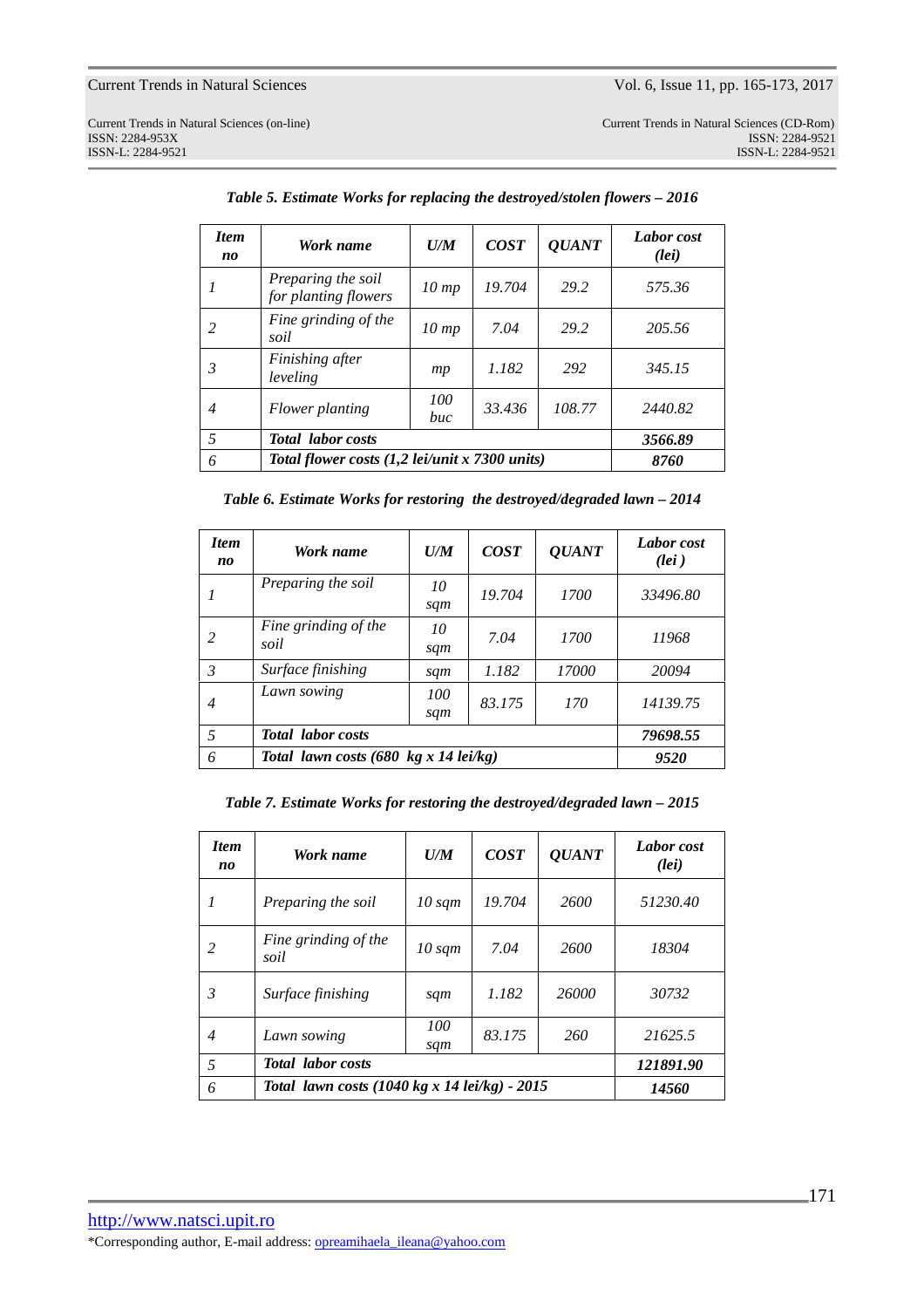| <b>Item</b><br>no | Work name                                    | U/M              | <b>COST</b> | <b>QUANT</b> | Labor cost<br>(Iei) |
|-------------------|----------------------------------------------|------------------|-------------|--------------|---------------------|
| 1                 | Preparing the soil                           | $10 \text{ sqm}$ | 19.704      | 2400         | 47289.60            |
| 2                 | Fine grinding of the<br>soil                 | $10 \text{ sqm}$ | 7.04        | 2400         | 16896               |
| 3                 | Surface finishing                            | sqm              | 1.182       | 24000        | 28368               |
| $\overline{4}$    | Lawn sowing                                  | 100<br>sqm       | 83.175      | 240          | 19962               |
| 5                 | Total labor costs - 2016                     | 112515.60        |             |              |                     |
| 6                 | Total lawn costs (960 kg x14 lei/kg $-$ 2016 | 13440            |             |              |                     |

*Table 8. Estimate Works for restoring the destroyed/degraded lawn – 2016* 

Estimation Works were prepared according to Annex 1 to H.C.L. 150/27.04.2017, on the approval of costs and prices for some activities carried out by S.C. Salpitflor Green S.A. Pitesti (http://www.primariapitesti.ro). The prices of materials are those practiced by S.C. Salpitflor Green S.A. Pitesti.

# **4. CONCLUSIONS AND RECOMMENDATIONS**

## **CONCLUSIONS**

The biotic factors studied acted separately or combined, affecting the aesthetic aspect of some landscaped areas, the costs of replacing or restoring the affected areas rising in the three years of study to 97372.46 lei for the replacement of the seasonal flowers and 351626.05 lei for the restoration of degraded/destroyed lawns;

• The degradation/damage of seasonal floral plants and lawns by dogs, man and doves shows the lack of responsibility on the part of local administrative authorities in finding and implementing measures to stop these actions;

• Removing, starting with 2015, of 9500 community dogs, according to the data provided by the Pitesti City Hall Animal Rendering Service, caused a gradual decrease of the damage caused by them to floral plants, from 15% in 2014 to 3.96% in 2016 and from 5% in 2014 to 1% in 2016, on lawns

• The unnatural habits of the citizens (thefts, feeding doves and community dogs) affect the aesthetic image of green spaces;

## **RECOMMENDATIONS**

• More promptness from local administrative authorities to take measures and oversee their application, to reduce the destructive potential of direct biotic factors (dogs, doves, man) and reduce the costs of restoring the affected areas;

• Promoting education, with a special emphasis on developing civilized behaviour among citizens and an attitude of respect and appreciation for the landscaped areas;

• Apply sanctions, in accordance with legal regulations, to citizens that cause damage/theft in